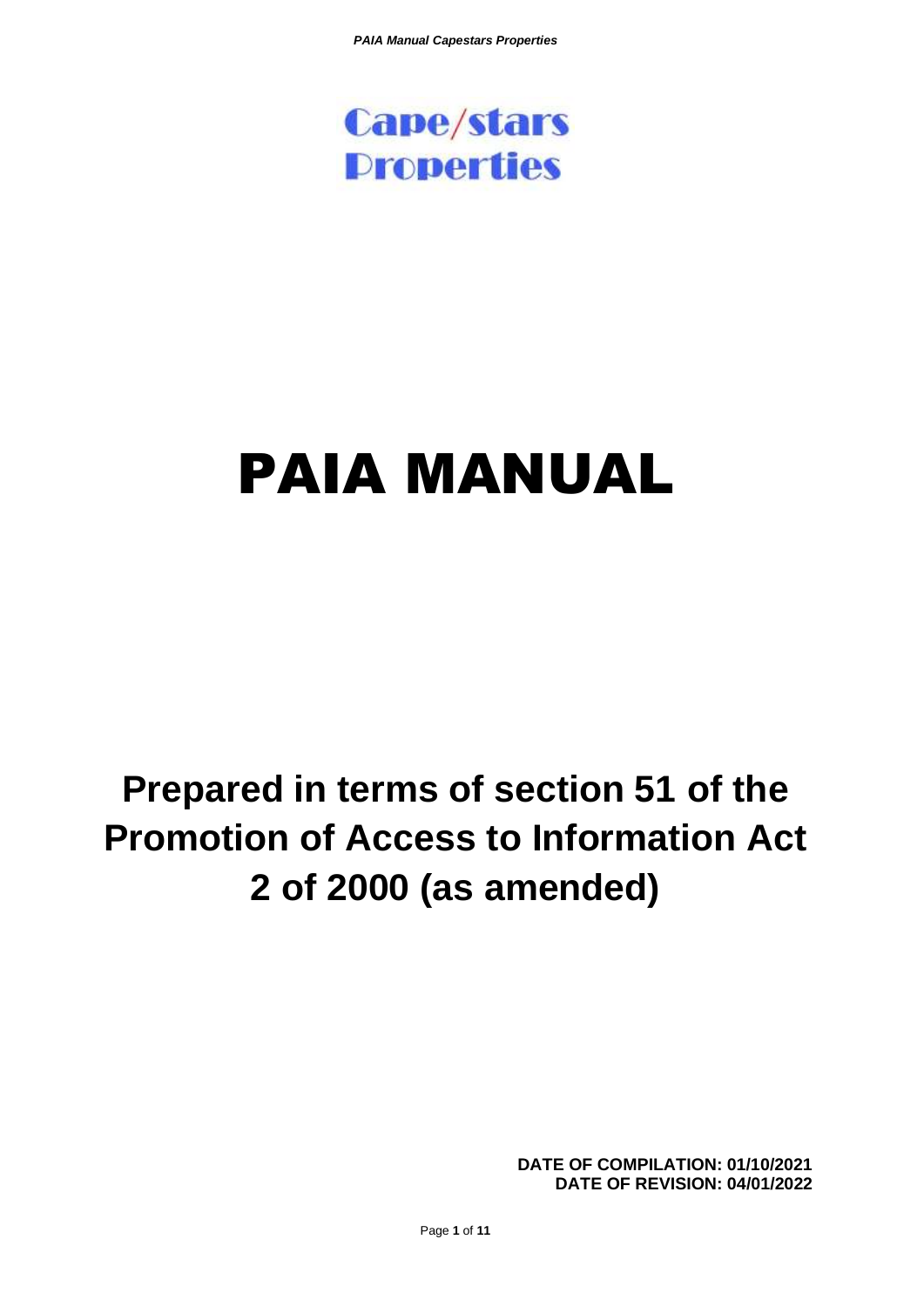# **TABLE OF CONTENTS**

## **1. LIST OF ACRONYMS AND ABBREVIATIONS**

| 1.1 | "CEO"           | <b>Chief Executive Officer</b>                                      |
|-----|-----------------|---------------------------------------------------------------------|
|     | 1.2 "DIO"       | Deputy Information Officer;                                         |
| 1.3 | "IO"            | Information Officer;                                                |
|     | 1.4 "Minister"  | Minister of Justice and Correctional Services;                      |
|     | 1.5 "PAIA"      | Promotion of Access to Information Act No. 2 of 2000(as<br>Amended; |
|     | 1.6 "POPIA"     | Protection of Personal Information Act No.4 of 2013;                |
|     | 1.7 "Regulator" | Information Regulator; and                                          |
| 1.8 | "Republic"      | Republic of South Africa                                            |

#### **2. PURPOSE OF PAIA MANUAL**

This PAIA Manual is useful for the public to-

- 2.1 check the categories of records held by a body which are available without a person having to submit a formal PAIA request;
- 2.2 have a sufficient understanding of how to make a request for access to a record of the body, by providing a description of the subjects on which the body holds records and the categories of records held on each subject;
- 2.3 know the description of the records of the body which are available in accordance with any other legislation;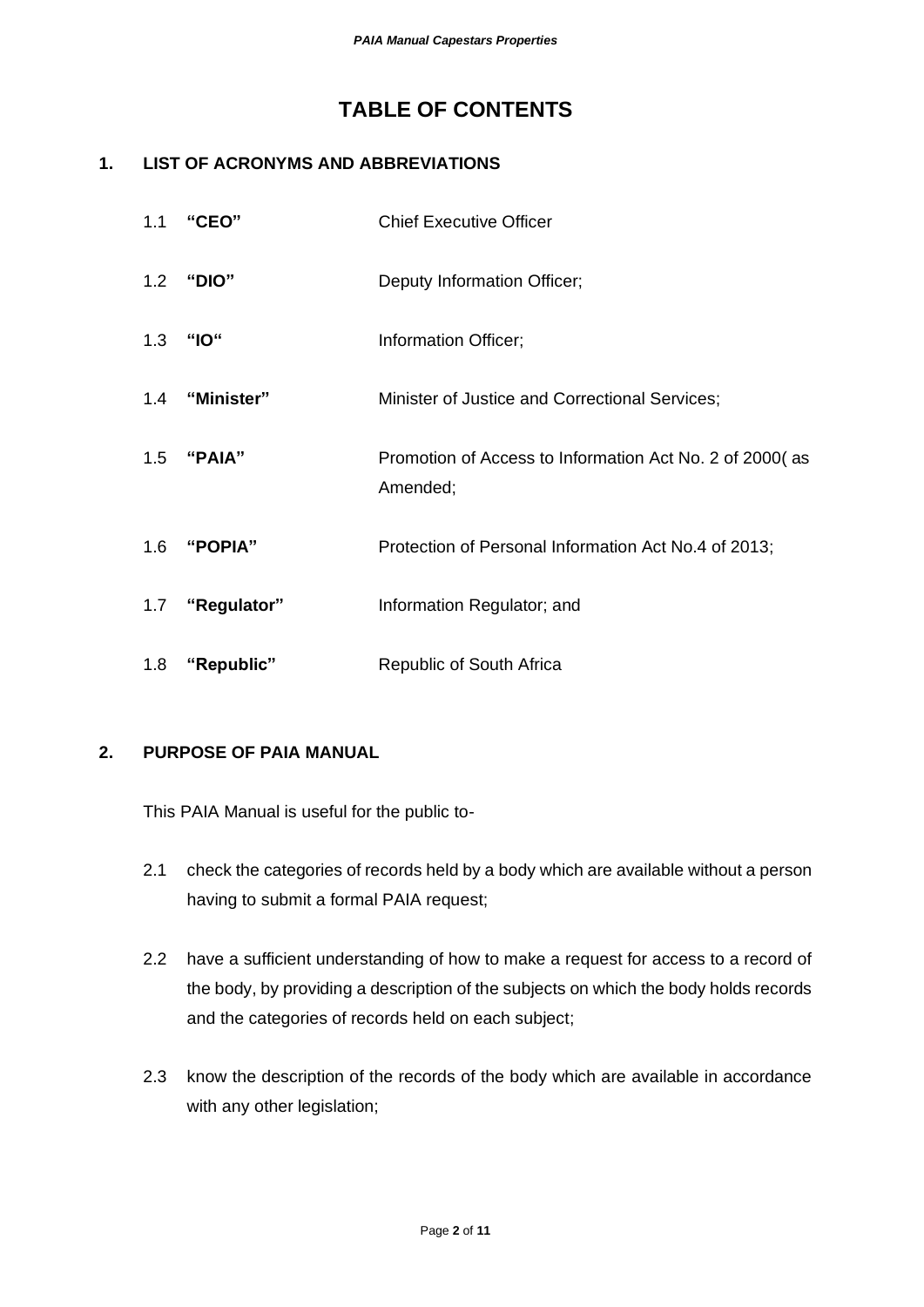- 2.4 access all the relevant contact details of the Information Officer and Deputy Information Officer who will assist the public with the records they intend to access;
- 2.5 know the description of the guide on how to use PAIA, as updated by the Regulator and how to obtain access to it;
- 2.6 know if the body will process personal information, the purpose of processing of personal information and the description of the categories of data subjects and of the information or categories of information relating thereto;
- 2.7 know the description of the categories of data subjects and of the information or categories of information relating thereto;
- 2.8 know the recipients or categories of recipients to whom the personal information may be supplied;
- 2.9 know if the body has planned to transfer or process personal information outside the Republic of South Africa and the recipients or categories of recipients to whom the personal information may be supplied; and
- 2.10 know whether the body has appropriate security measures to ensure the confidentiality, integrity and availability of the personal information which is to be processed.

# **3. KEY CONTACT DETAILS FOR ACCESS TO INFORMATION OF CAPESTARS PROPERTIES**

#### 2.1. **Chief Information Officer**

| Name:  | Leon van der Westhuizen |
|--------|-------------------------|
| Tel:   | 021-9822615             |
| Email: | capestars@mweb.co.za    |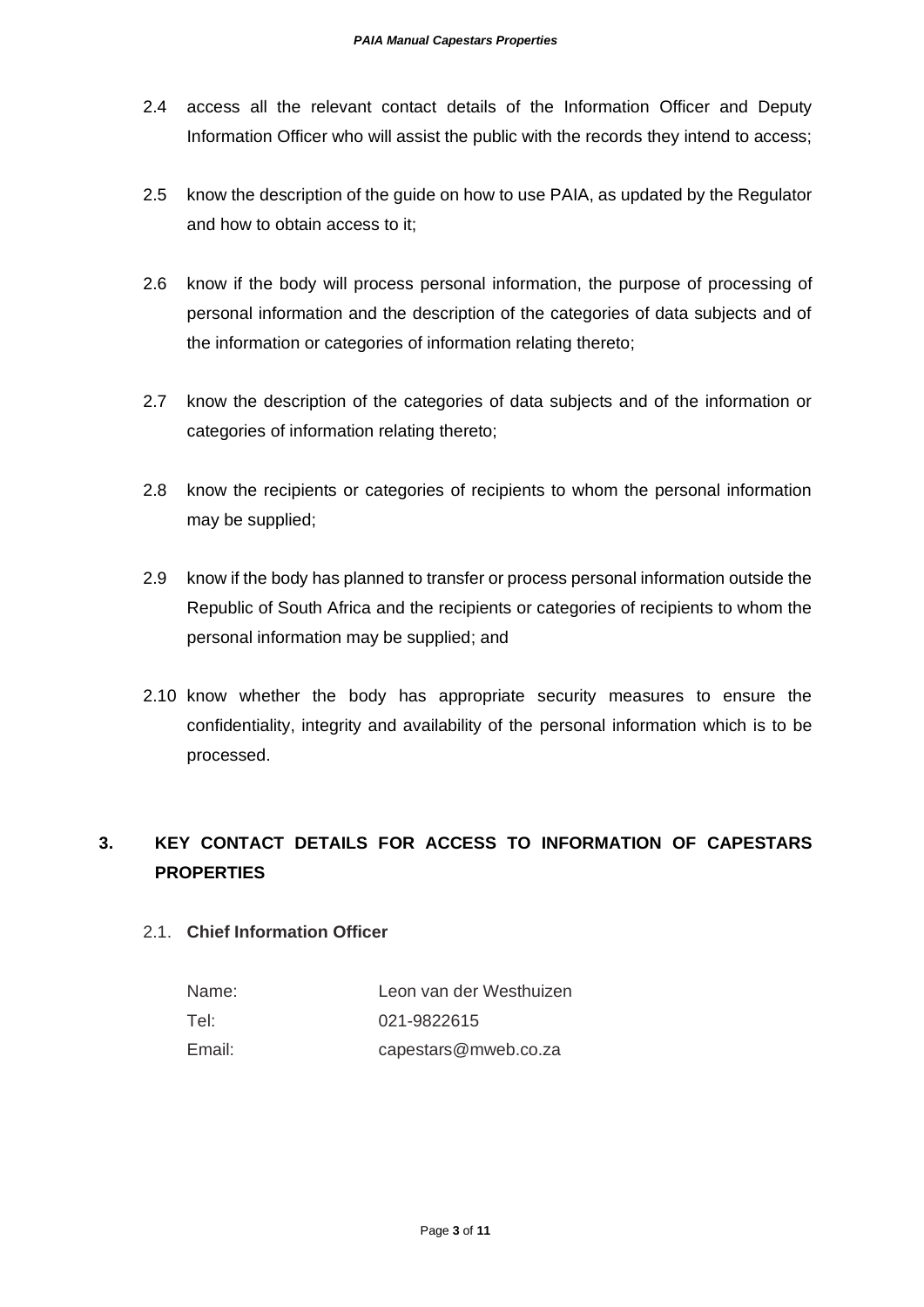2.2. Deputy Information Officer *(NB: if more than one Deputy Information Officer is designated, please provide the details* of *every Deputy Information Officer of the body designated in terms of section 17 (1) of PAIA.*

| Name:  | None (Sole Proprietor) |
|--------|------------------------|
| Tel:   | 021-9822615            |
| Email: | capestars@mweb.co.za   |

3.3 Access to information general contacts

Email: capestars@mweb.co.za

#### 3.4 **National or Head Office**

| Postal Address:          | 10 Hans Street, Morgenster, Brackenfell, 7560 |
|--------------------------|-----------------------------------------------|
| <b>Physical Address:</b> | 10 Hans Street, Morgenster, Brackenfell.      |
| Telephone:               | 021-9822615                                   |
| Email:                   | capestars@mweb.co.za                          |
| Website:                 | www.capestars.co.za                           |

# **3. GUIDE ON HOW TO USE PAIA AND HOW TO OBTAIN ACCESS TO THE GUIDE**

- 3.1. The Regulator has, in terms of section 10(1) of PAIA, as amended, updated and made available the revised Guide on how to use PAIA ("Guide"), in an easily comprehensible form and manner, as may reasonably be required by a person who wishes to exercise any right contemplated in PAIA and POPIA.
- 3.2. The Guide is available in each of the official languages and in braille.
- 3.3. The aforesaid Guide contains the description of-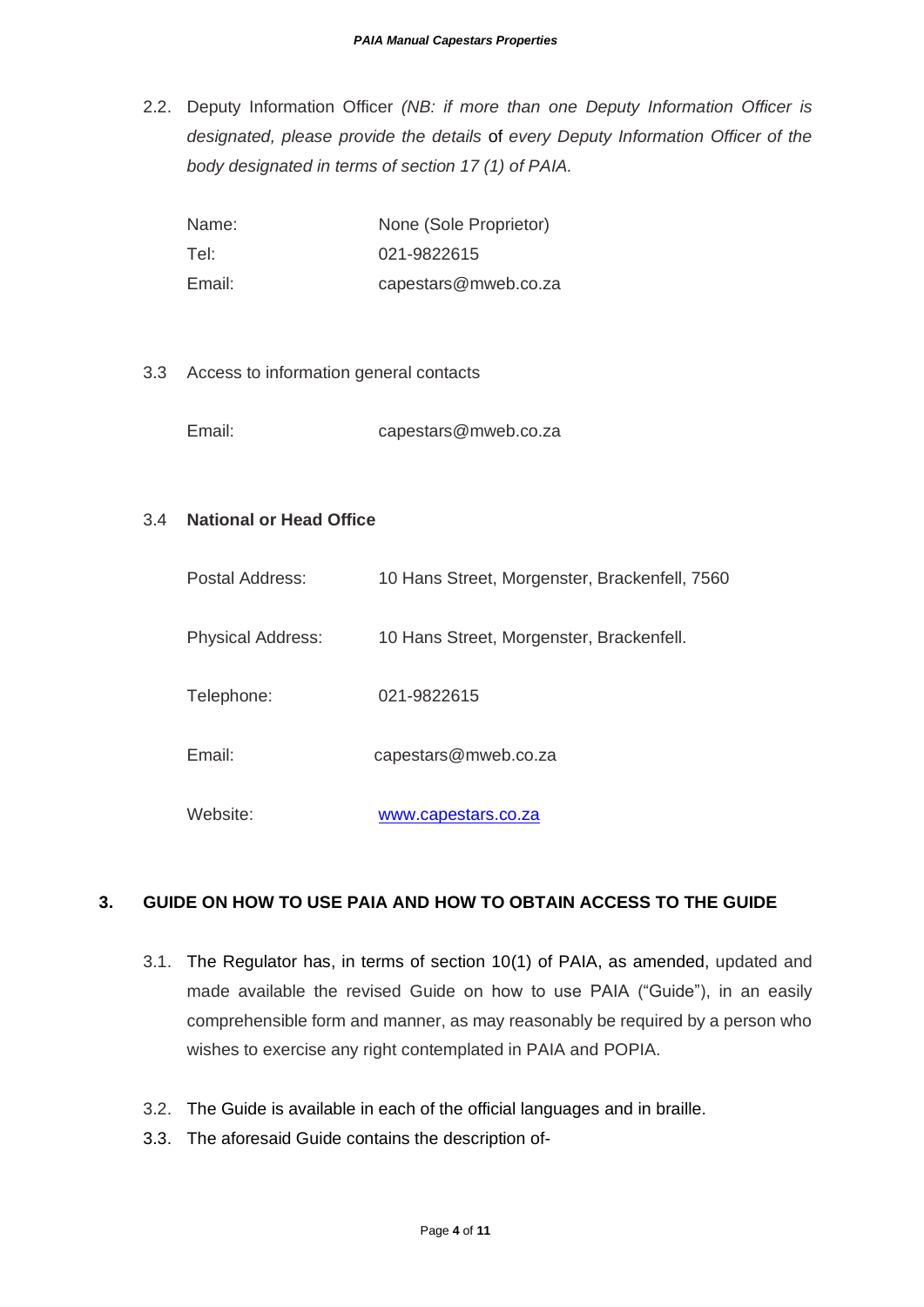- 3.3.1. the objects of PAIA and POPIA;
- 3.3.2. the postal and street address, phone and fax number and, if available, electronic mail address of-
	- 3.3.2.1. the Information Officer of every public body, and
	- 3.3.2.2. every Deputy Information Officer of every public and private body designated in terms of section  $17(1)$  of PAIA<sup>1</sup> and section 56 of POPIA<sup>2</sup>;
- 3.3.3. the manner and form of a request for-
	- 3.3.3.1. access to a record of a public body contemplated in section 11 $3$ ; and
	- 3.3.3.2. access to a record of a private body contemplated in section  $50<sup>4</sup>$ ;
- 3.3.4. the assistance available from the IO of a public body in terms of PAIA and POPIA;
- 3.3.5. the assistance available from the Regulator in terms of PAIA and POPIA;
- 3.3.6. all remedies in law available regarding an act or failure to act in respect of a right or duty conferred or imposed by PAIA and POPIA, including the manner of lodging-

<sup>1</sup> Section 17(1) of PAIA- *For the purposes of PAIA, each public body must, subject to legislation governing the employment of personnel of the public body concerned, designate such number of persons as deputy information officers as are necessary to render the public body as accessible as reasonably possible for requesters of its records.*

*<sup>2</sup> Section 56(a) of POPIA- Each public and private body must make provision, in the manner prescribed in section 17 of the Promotion of Access to Information Act, with the necessary changes, for the designation of such a number of persons, if any, as deputy information officers as is necessary to perform the duties and responsibilities as set out in section 55(1) of POPIA.*

*<sup>3</sup> Section 11(1) of PAIA- A requester must be given access to a record of a public body if that requester complies with all the*  procedural requirements in PAIA relating to a request for access to that record; and access to that record is not refused in terms of *any ground for refusal contemplated in Chapter 4 of this Part.*

<sup>4</sup> *Section 50(1) of PAIA- A requester must be given access to any record of a private body if-*

*a) that record is required for the exercise or protection of any rights;*

*b) that person complies with the procedural requirements in PAIA relating to a request for access to that record; and*

*c) access to that record is not refused in terms of any ground for refusal contemplated in Chapter 4 of this Part.*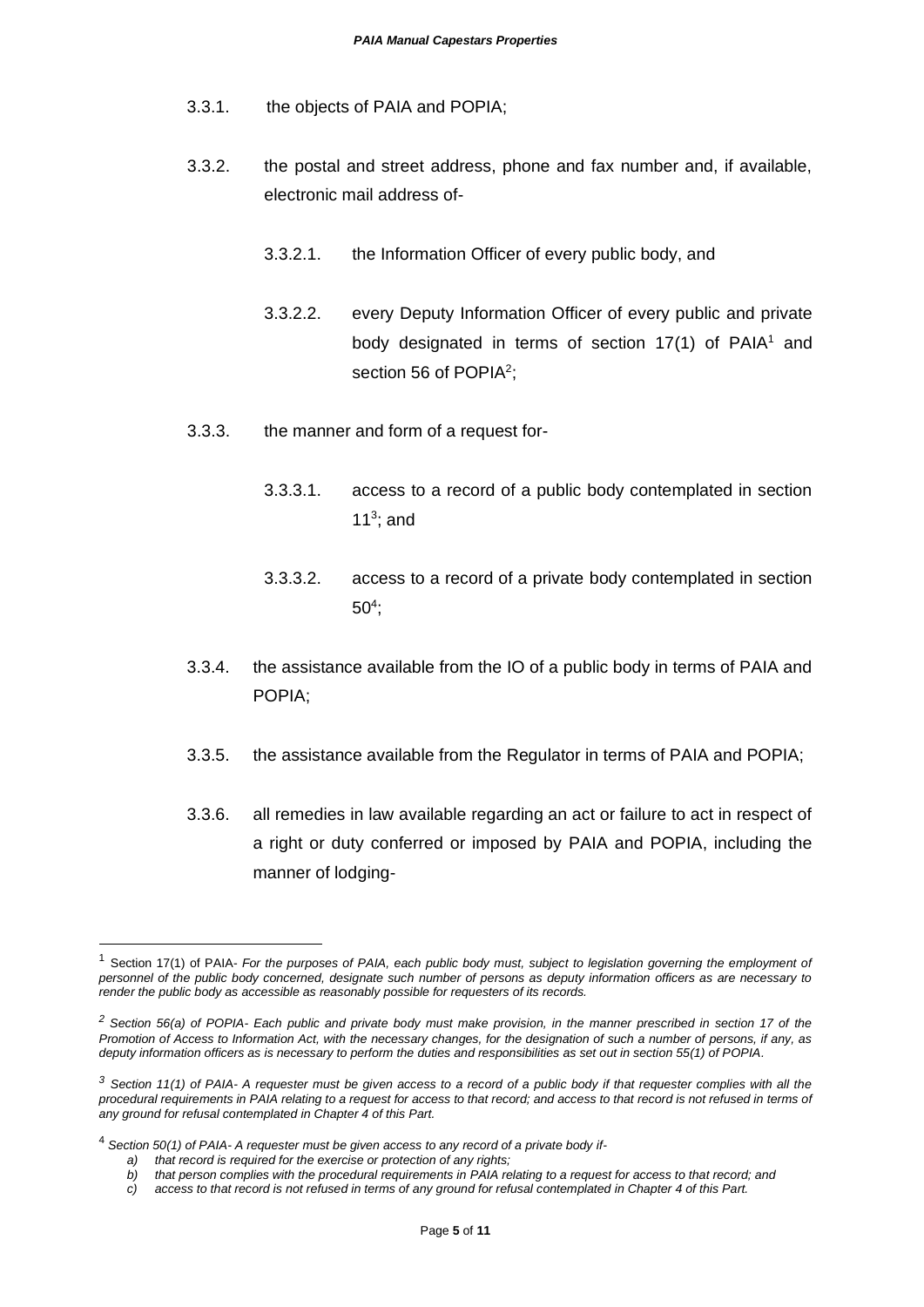- 3.3.6.1. an internal appeal;
- 3.3.6.2. a complaint to the Regulator; and
- 3.3.6.3. an application with a court against a decision by the information officer of a public body, a decision on internal appeal or a decision by the Regulator or a decision of the head of a private body;
- 3.3.7. the provisions of sections  $14<sup>5</sup>$  and  $51<sup>6</sup>$  requiring a public body and private body, respectively, to compile a manual, and how to obtain access to a manual;
- 3.3.8. the provisions of sections  $15<sup>7</sup>$  and  $52<sup>8</sup>$  providing for the voluntary disclosure of categories of records by a public body and private body, respectively;
- 3.3.9. the notices issued in terms of sections  $22^9$  and  $54^{10}$  regarding fees to be paid in relation to requests for access; and
- 3.3.10. the regulations made in terms of section  $92^{11}$ .

*(c) any notice required by this Act;*

*<sup>5</sup> Section 14(1) of PAIA- The information officer of a public body must, in at least three official languages, make available a manual containing information listed in paragraph 4 above.*

*<sup>6</sup> Section 51(1) of PAIA- The head of a private body must make available a manual containing the description of the information listed in paragraph 4 above.*

*<sup>7</sup>Section 15(1) of PAIA- The information officer of a public body, must make available in the prescribed manner a description of the categories of records of the public body that are automatically available without a person having to request access*

*<sup>8</sup> Section 52(1) of PAIA- The head of a private body may, on a voluntary basis, make available in the prescribed manner a description of the categories of records of the private body that are automatically available without a person having to request access*

*<sup>9</sup>Section 22(1) of PAIA- The information officer of a public body to whom a request for access is made, must by notice require the requester to pay the prescribed request fee (if any), before further processing the request.*

<sup>10</sup>*Section 54(1) of PAIA- The head of a private body to whom a request for access is made must by notice require the requester to pay the prescribed request fee (if any), before further processing the request.*

*<sup>11</sup> Section 92(1) of PAIA provides that –"The Minister may, by notice in the Gazette, make regulations regarding-*

*<sup>(</sup>a) any matter which is required or permitted by this Act to be prescribed;*

*<sup>(</sup>b) any matter relating to the fees contemplated in sections 22 and 54;*

*<sup>(</sup>d) uniform criteria to be applied by the information officer of a public body when deciding which categories of records are to be made available in terms of section 15; and*

*<sup>(</sup>e) any administrative or procedural matter necessary to give effect to the provisions of this Act."*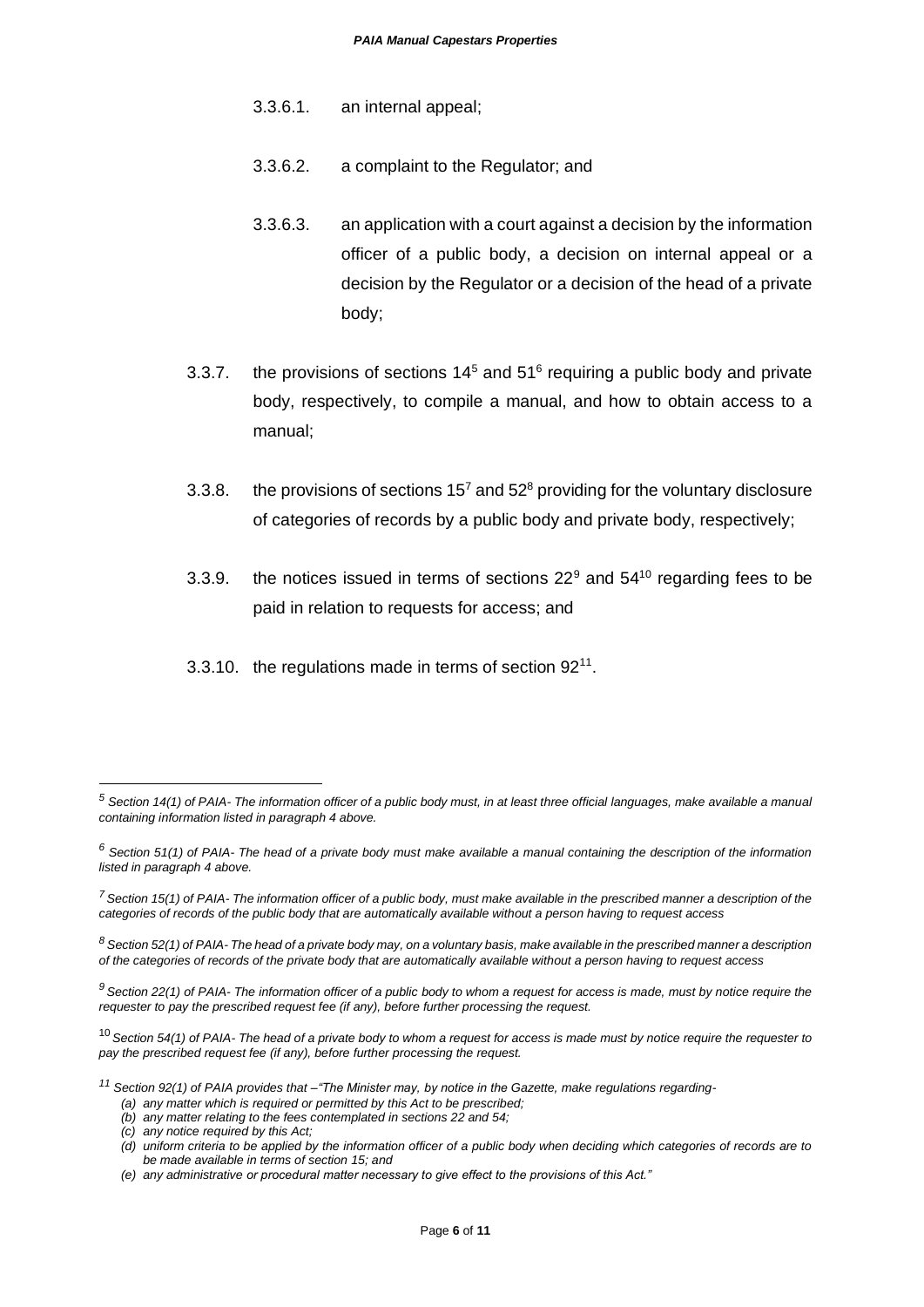- 3.4. Members of the public can inspect or make copies of the Guide from the offices of the public and private bodies, including the office of the Regulator, during normal working hours.
- 3.5. The Guide can also be obtained-
	- 3.5.1. upon request to the Information Officer;
	- 3.5.2. from the website of the Regulator [\(https://www.justice.gov.za/inforeg/\)](https://www.justice.gov.za/inforeg/).
- 4.6 A copy of the Guide is also available in the following two official languages, for public inspection during normal office hours-

4.6.1 (English)

# **4. CATEGORIES OF RECORDS OF THE (Capestars Properties) WHICH ARE AVAILABLE WITHOUT A PERSON HAVING TO REQUEST ACCESS**

*NB: Please specify the categories of records held by the body which are available without a person having to request access by completing Form C, types of the records and how the records can be accessed. These are mostly records that maybe available on the website and a person may download or request telephonically or by sending an email or a letter.* 

*Below is an example of the table that can be used.*

| <b>Category of records</b> | <b>Types of the Record</b>   | Available on<br>Website | Available<br>upon<br>request |
|----------------------------|------------------------------|-------------------------|------------------------------|
| Property listing detail    |                              | Χ                       |                              |
| <b>Clients FICA</b>        | ID Numbers, Proof of address |                         | Χ                            |

**6. DESCRIPTION OF THE RECORDS OF (Capestars Properties) WHICH ARE AVAILABLE IN ACCORDANCE WITH ANY OTHER LEGISLATION**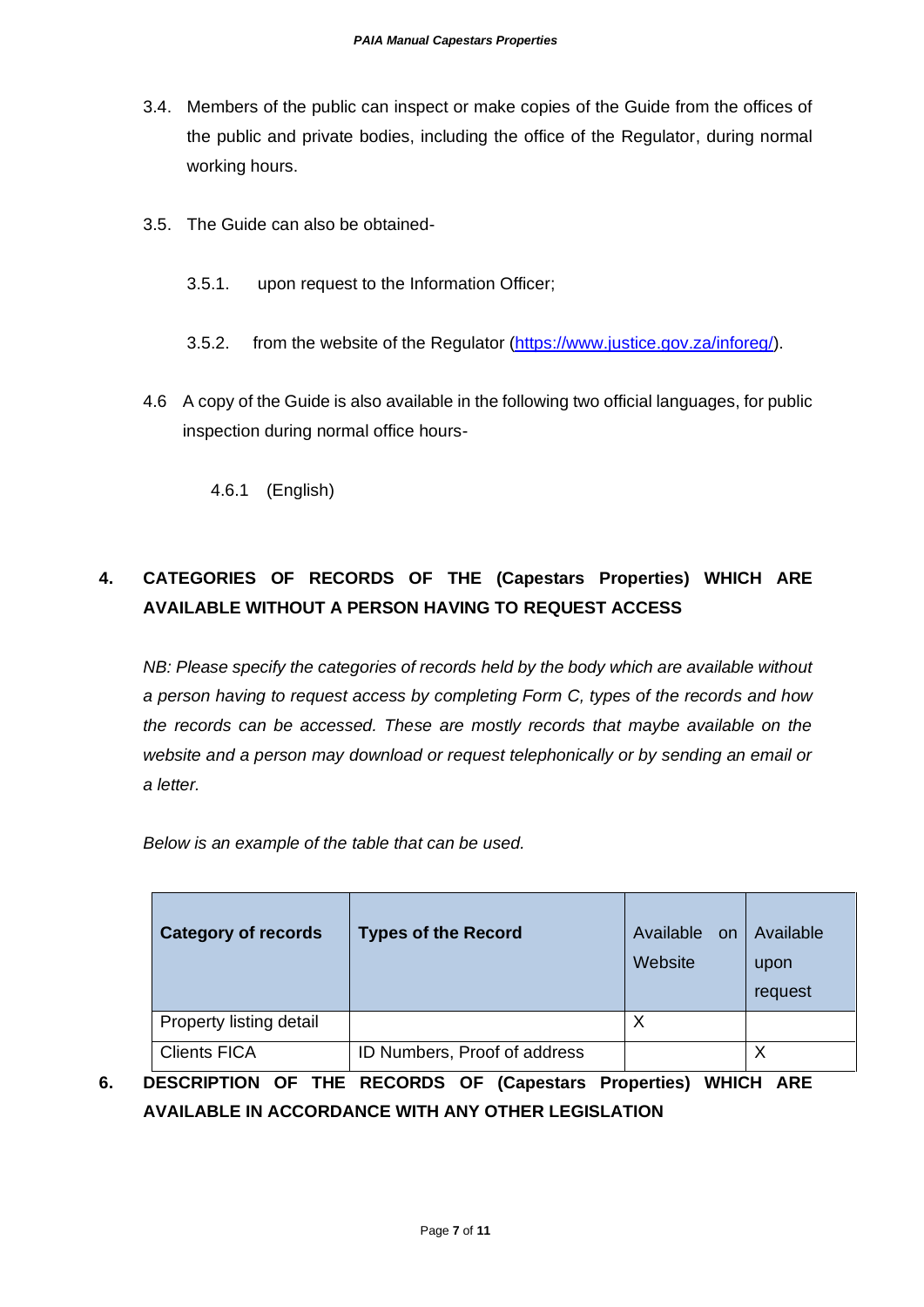*NB: Please specify all the records which are created and available in accordance with any of the South African legislation. Below is an example of the table that can be used in describing the records and applicable legislation.*

| <b>Category of Records</b>  | <b>Applicable Legislation</b>                       |
|-----------------------------|-----------------------------------------------------|
| Memorandum of incorporation | Companies Act 71 of 2008                            |
| <b>PAIA Manual</b>          | Promotion of Access to Information Act 2 of<br>2000 |

# *7.* **DESCRIPTION OF THE SUBJECTS ON WHICH THE BODY HOLDS RECORDS AND CATEGORIES OF RECORDS HELD ON EACH SUBJECT BY CAPESTARS PROPERTIES**

*NB: Describe the subjects (i.e. Finance, SCM or HR), in respect of which the body holds records and the categories of records held on each subject. Below is an example of the table that can be used. .*

|                        | Subjects on which the body<br>holds records |        |                              |                     | <b>Categories of records</b> |       |        |
|------------------------|---------------------------------------------|--------|------------------------------|---------------------|------------------------------|-------|--------|
| Strategic              | Documents,                                  | Plans, | Annual                       | Reports,            | <b>Strategic</b>             | Plan, | Annual |
| Proposals              |                                             |        |                              | Performance Plan.   |                              |       |        |
| <b>Human Resources</b> |                                             |        | - HR policies and procedures |                     |                              |       |        |
|                        |                                             |        |                              | - Advertised posts  |                              |       |        |
|                        |                                             |        |                              | - Employees records |                              |       |        |
|                        |                                             |        |                              |                     |                              |       |        |

# **8. PROCESSING OF PERSONAL INFORMATION**

#### **8.1 Purpose of Processing Personal Information**

*NB: Describe the purpose or reasons for processing personal information in your organisation.*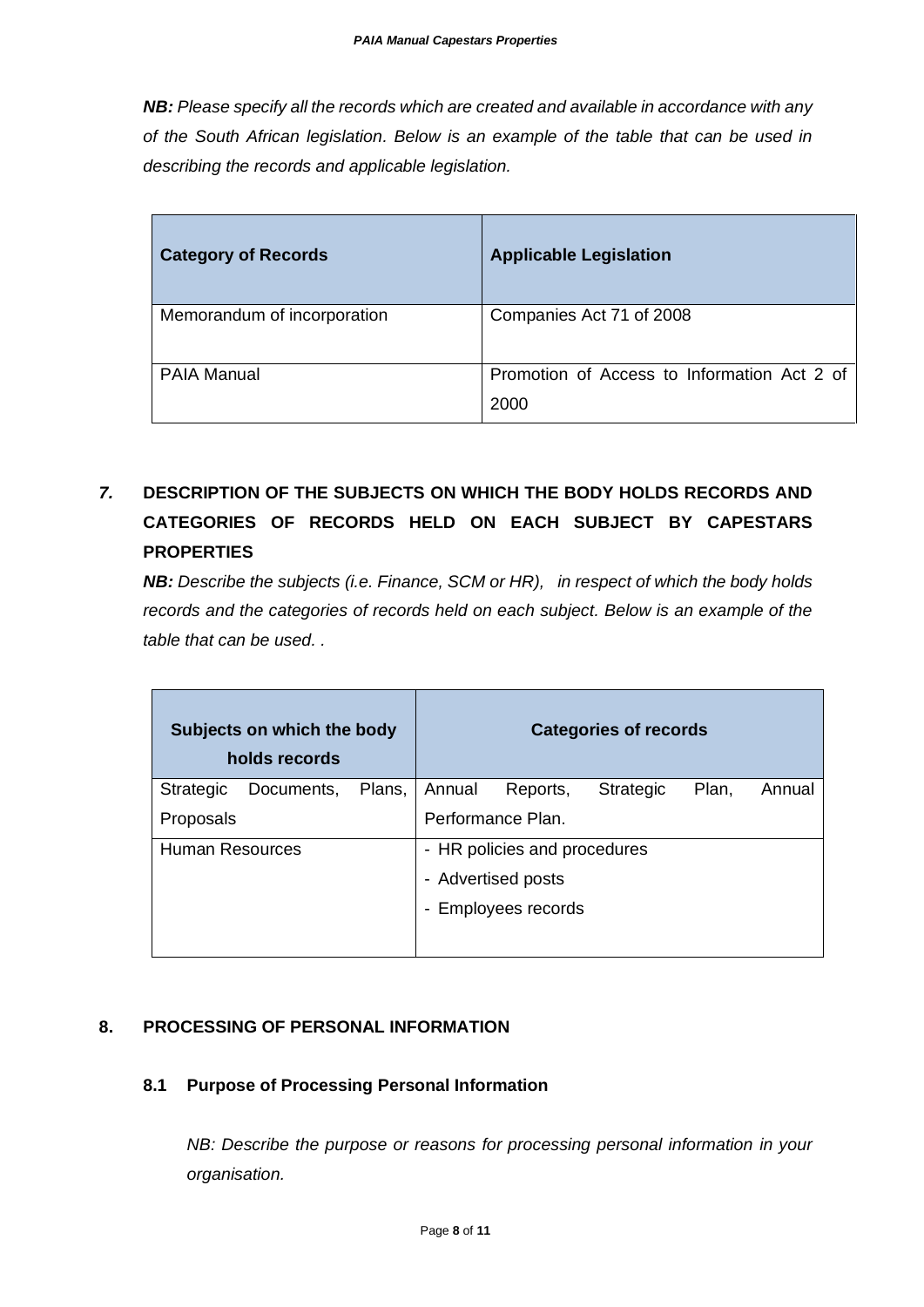# **8.2 Description of the categories of Data Subjects and of the information or categories of information relating thereto**

*NB: Specify the categories of data subjects in respect of whom the body processes personal information and the nature or categories of the personal information being processed.* 

*Below is the template that can be used to set out the categories of data subjects and the description of the nature or categories of the personal information to be processed. Note that the nature or categories of the personal information is dependent on the purpose of the body in performing its functions or services. .* 

| <b>Categories of Data</b><br><b>Subjects</b>                                  | Personal Information that may be processed      |  |
|-------------------------------------------------------------------------------|-------------------------------------------------|--|
| <b>Customers / Clients</b>                                                    | name, address, registration numbers or identity |  |
|                                                                               | numbers, employment status and bank details     |  |
| <b>Service Providers</b><br>names, registration number, vat numbers, address, |                                                 |  |
|                                                                               | trade secrets and bank details                  |  |
| Employees                                                                     | address, qualifications, gender and race        |  |

# **8.3 The recipients or categories of recipients to whom the personal information may be supplied**

*NB: Specify the person or category of persons to whom the body may disseminate personal information. Below is an example of the category of personal information which may be disseminated and the recipient or category of recipients of the personal information.*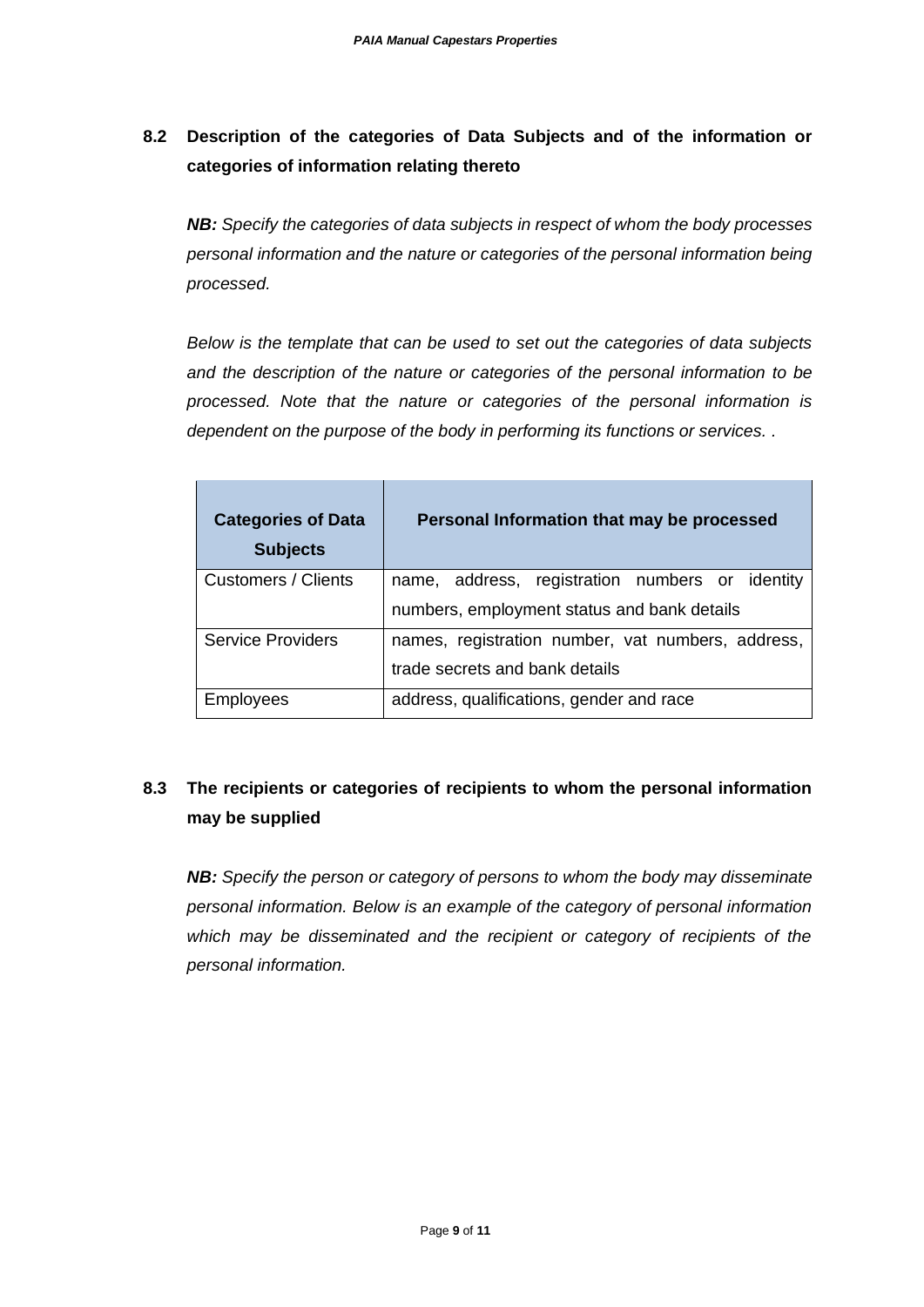| Category of personal information                 | Recipients or Categories of Recipients to<br>whom the personal information may<br>be<br>supplied |
|--------------------------------------------------|--------------------------------------------------------------------------------------------------|
| <b>Identity</b><br>number and names, for         | <b>South African Police Services</b>                                                             |
| criminal checks                                  |                                                                                                  |
| Qualifications,<br>for<br>qualification          | South African Qualifications Authority                                                           |
| verifications                                    |                                                                                                  |
| Credit and payment history, for   Credit Bureaus |                                                                                                  |
| credit information                               |                                                                                                  |

#### **8.4 Planned transborder flows of personal information**

*NB: Indicate if the body has planned transborder flows of personal information. For*  example, some personal information may be stored in the cloud outside the *Republic. Please specify the country in which personal information will be stored and categories of personal information.* 

# **8.5 General description of Information Security Measures to be implemented by the responsible party to ensure the confidentiality, integrity and availability of the information**

*NB: Specify the nature of the security safeguards to be implemented or under implementation to ensure the confidentiality and integrity of the personal information under the care of the body. This may, for example, include Data Encryption; Antivirus and Anti-malware Solutions.*

#### **9. AVAILABILITY OF THE MANUAL**

- 9.1 A copy of the Manual is available-
	- 9.1.1 on (www.capestars.co.za), if any;